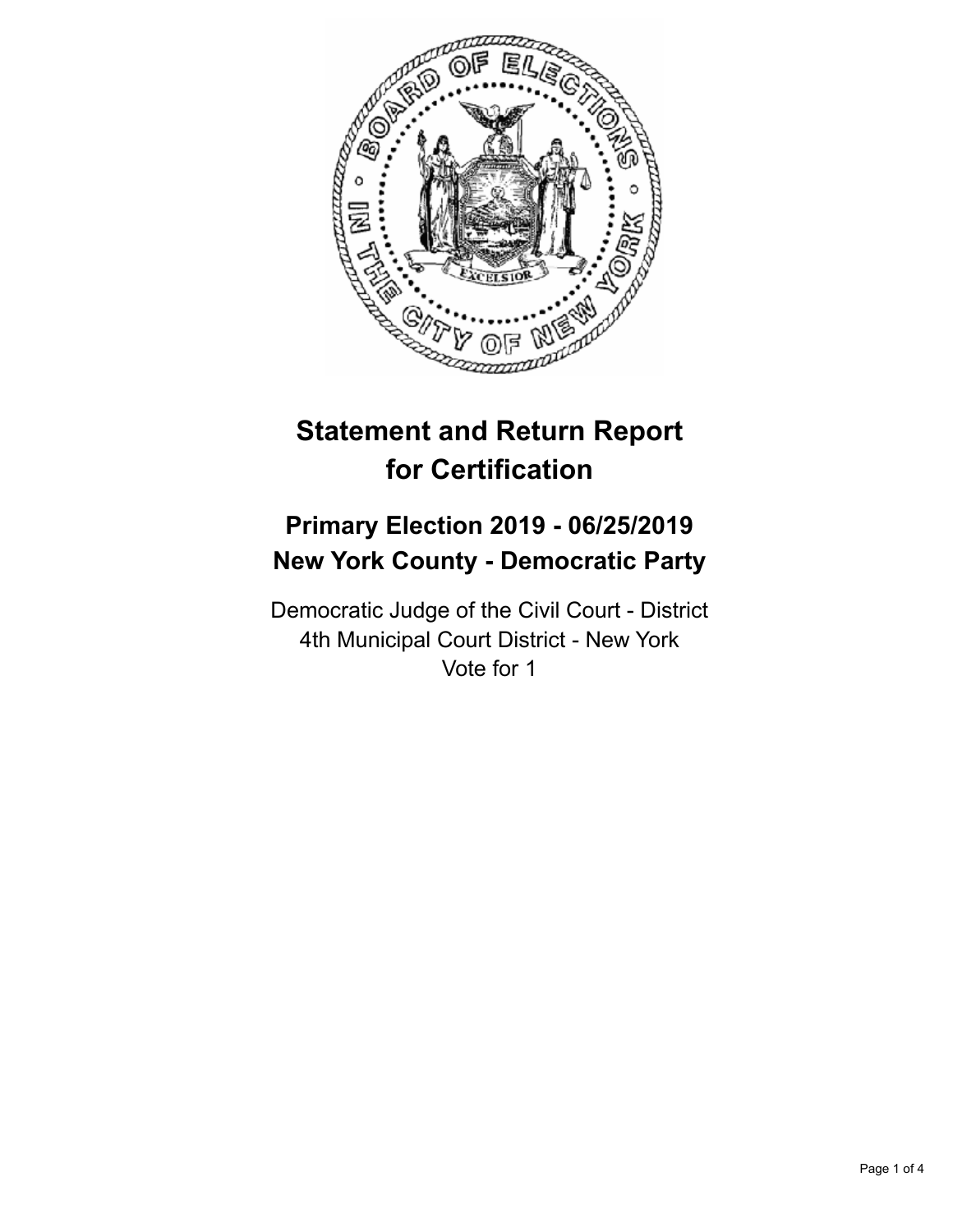

### **Assembly District 73**

| <b>PUBLIC COUNTER</b>                                    | 781            |
|----------------------------------------------------------|----------------|
| <b>MANUALLY COUNTED EMERGENCY</b>                        | 0              |
| ABSENTEE / MILITARY                                      | 101            |
| <b>AFFIDAVIT</b>                                         |                |
| <b>Total Ballots</b>                                     | 883            |
| Less - Inapplicable Federal/Special Presidential Ballots | 0              |
| <b>Total Applicable Ballots</b>                          | 883            |
| LYNNE FISCHMAN UNIMAN                                    | 412            |
| E. GRACE PARK                                            | 469            |
| <b>Total Votes</b>                                       | 881            |
| Unrecorded                                               | $\overline{2}$ |

## **Assembly District 74**

| <b>PUBLIC COUNTER</b>                                    | 2.997 |
|----------------------------------------------------------|-------|
| MANUALLY COUNTED EMERGENCY                               | 0     |
| <b>ABSENTEE / MILITARY</b>                               | 176   |
| <b>AFFIDAVIT</b>                                         | 11    |
| <b>Total Ballots</b>                                     | 3,184 |
| Less - Inapplicable Federal/Special Presidential Ballots | 0     |
| <b>Total Applicable Ballots</b>                          | 3,184 |
| LYNNE FISCHMAN UNIMAN                                    | 727   |
| E. GRACE PARK                                            | 2,433 |
| BARBARA LOGAN-PRICE (WRITE-IN)                           | 1     |
| CAROLINA RIVERA (WRITE-IN)                               | 1     |
| DAVID STRACHAN (WRITE-IN)                                | 1     |
| JOAN BERANBAUM (WRITE-IN)                                | 1     |
| JOSE CRUZ (WRITE-IN)                                     | 1     |
| <b>JULIA SALAZAR (WRITE-IN)</b>                          | 1     |
| MICHAEL NOONAN (WRITE-IN)                                | 1     |
| PETER SULLIVAN (WRITE-IN)                                | 1     |
| PRISCILLA FORD (WRITE-IN)                                | 1     |
| ROB ROSSI (WRITE-IN)                                     | 1     |
| ROBERTA LEE (WRITE-IN)                                   | 1     |
| SAMUEL K. ROSEN (WRITE-IN)                               | 1     |
| UNATTRIBUTABLE WRITE-IN (WRITE-IN)                       | 3     |
| UNCOUNTED WRITE-IN PER STATUTE (WRITE-IN)                | 1     |
| WILLIAM D. ANDERSON (WRITE-IN)                           | 1     |
| <b>Total Votes</b>                                       | 3,177 |
| Unrecorded                                               | 7     |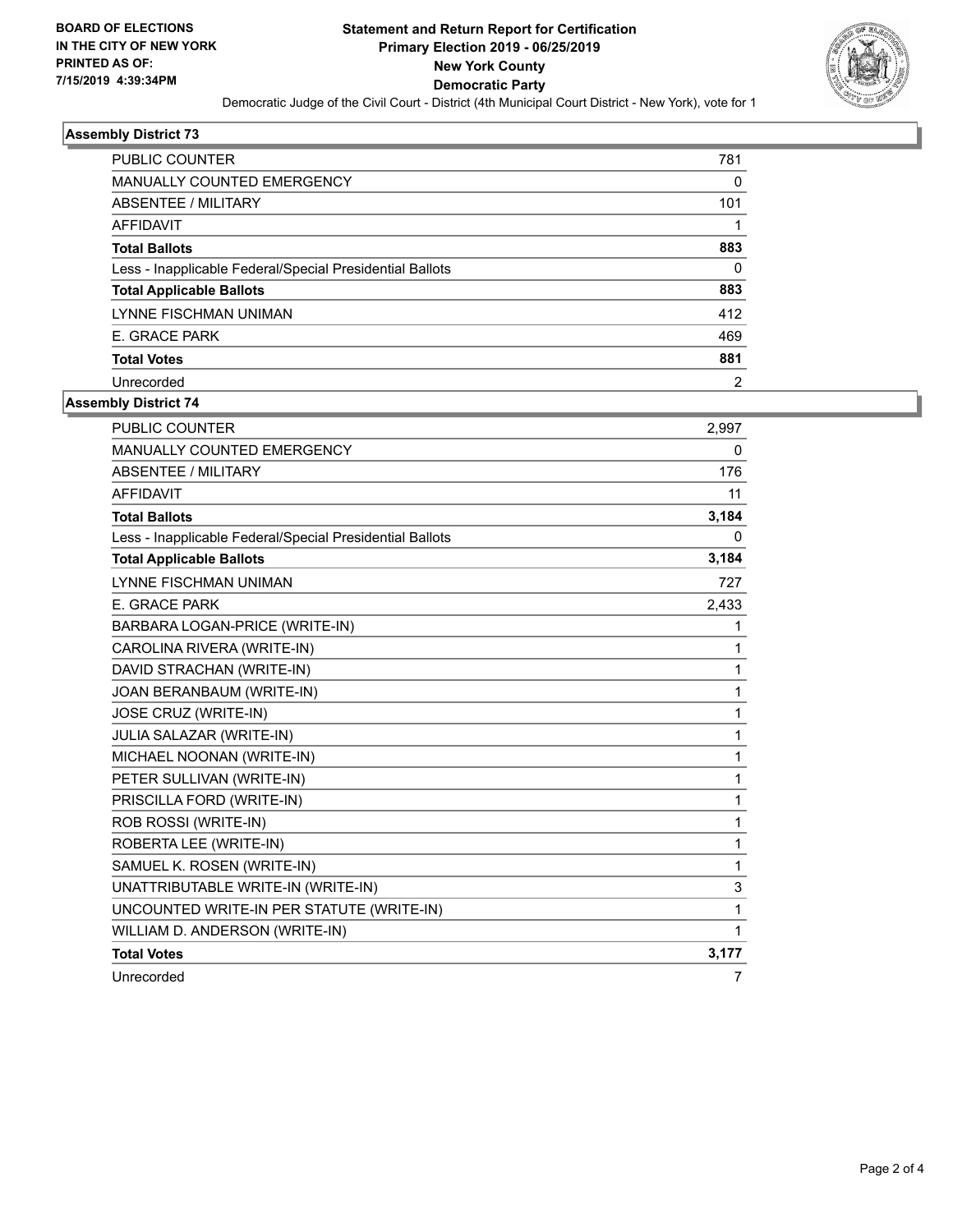

#### **Assembly District 75**

| <b>PUBLIC COUNTER</b>                                    | 141 |
|----------------------------------------------------------|-----|
| <b>MANUALLY COUNTED EMERGENCY</b>                        | 0   |
| ABSENTEE / MILITARY                                      | 6   |
| <b>AFFIDAVIT</b>                                         | 0   |
| <b>Total Ballots</b>                                     | 147 |
| Less - Inapplicable Federal/Special Presidential Ballots | 0   |
| <b>Total Applicable Ballots</b>                          | 147 |
| LYNNE FISCHMAN UNIMAN                                    | 47  |
| E. GRACE PARK                                            | 95  |
| <b>Total Votes</b>                                       | 142 |
| Unrecorded                                               | 5   |

### **Assembly District 76**

| 0 |
|---|
| 0 |
| 0 |
| 0 |
|   |
|   |
|   |
|   |